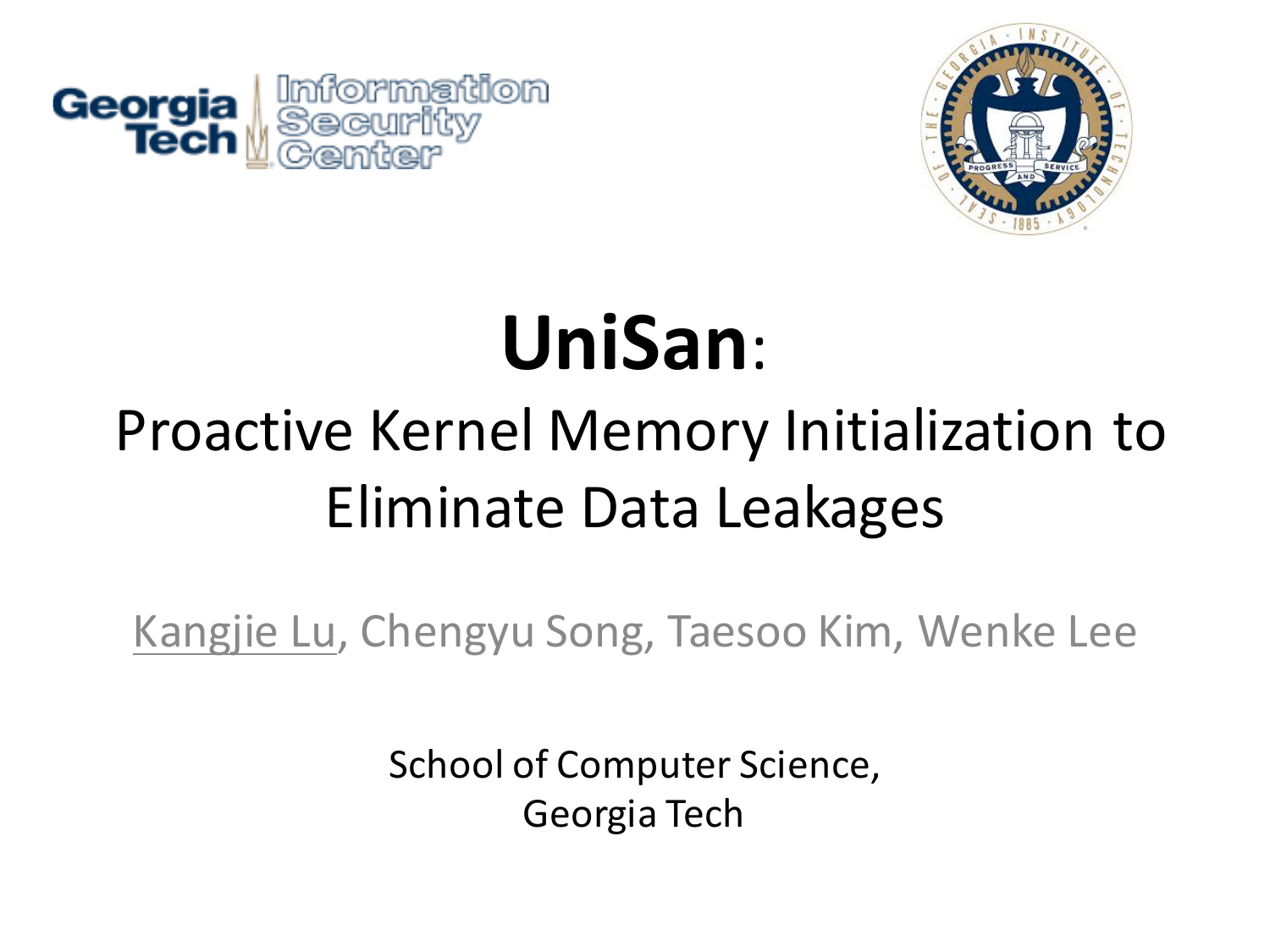## Any Problem Here?

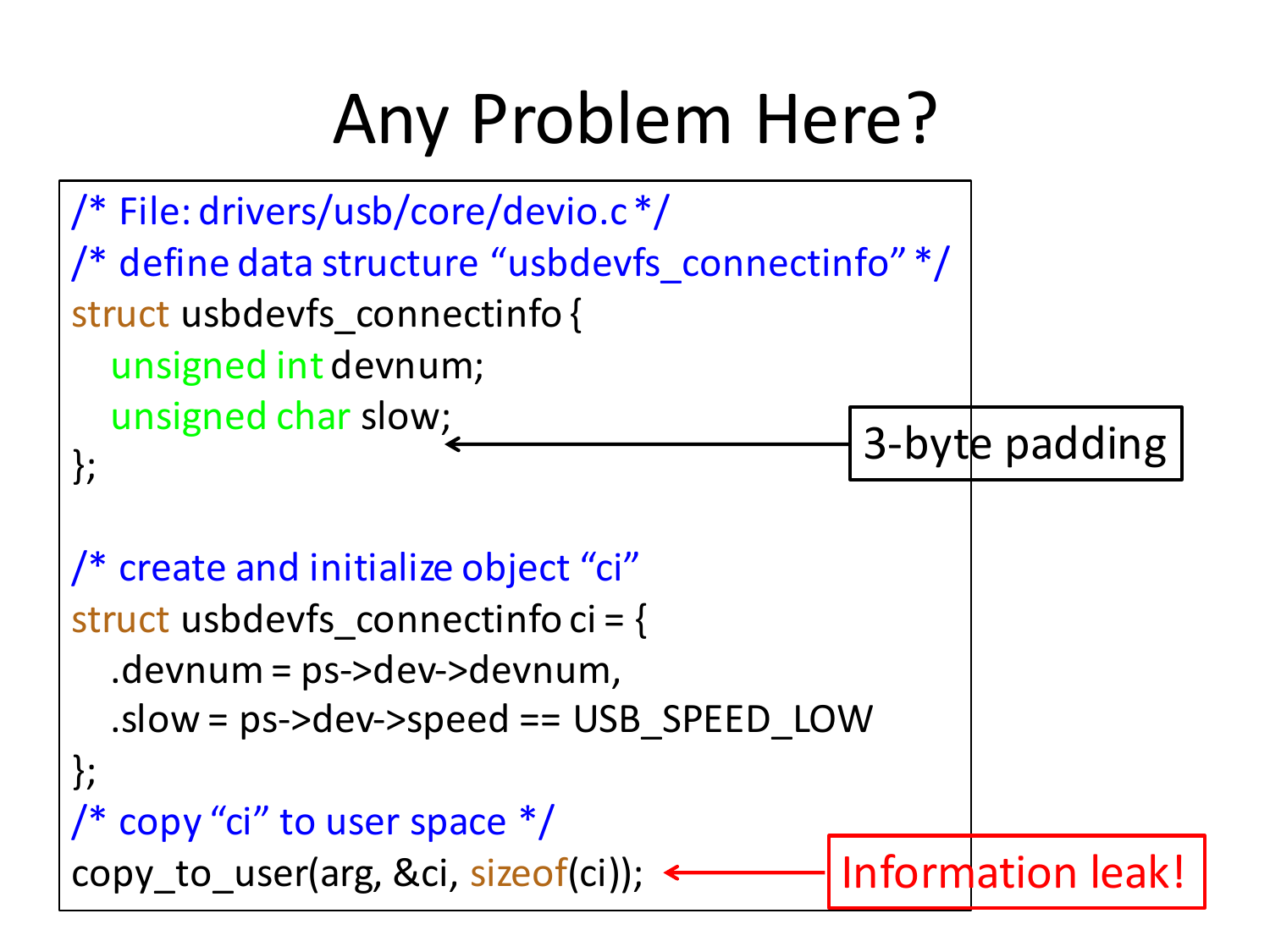Security Mechanisms in OS Kernels **kASLR**: Randomizing the address of code/data



 $-$  Preventing code-reuse and privilege escalation attacks

**StackGuard:** Inserting random canary in stack

 $-$  Preventing stack corruption-based attacks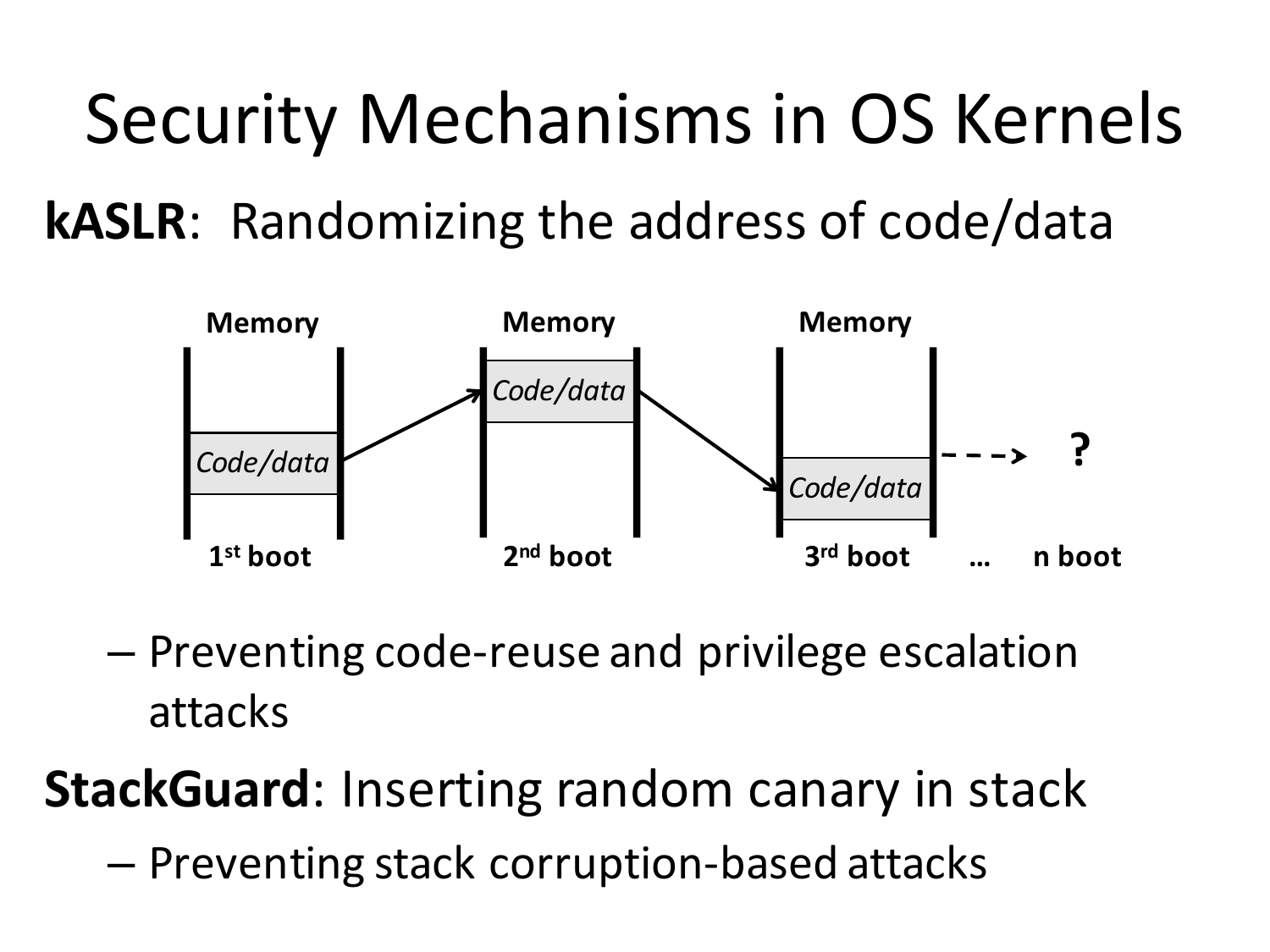#### The Assumption of Effectiveness

#### Assumption: No information leak



A single information leak renders these **security mechanisms ineffective!**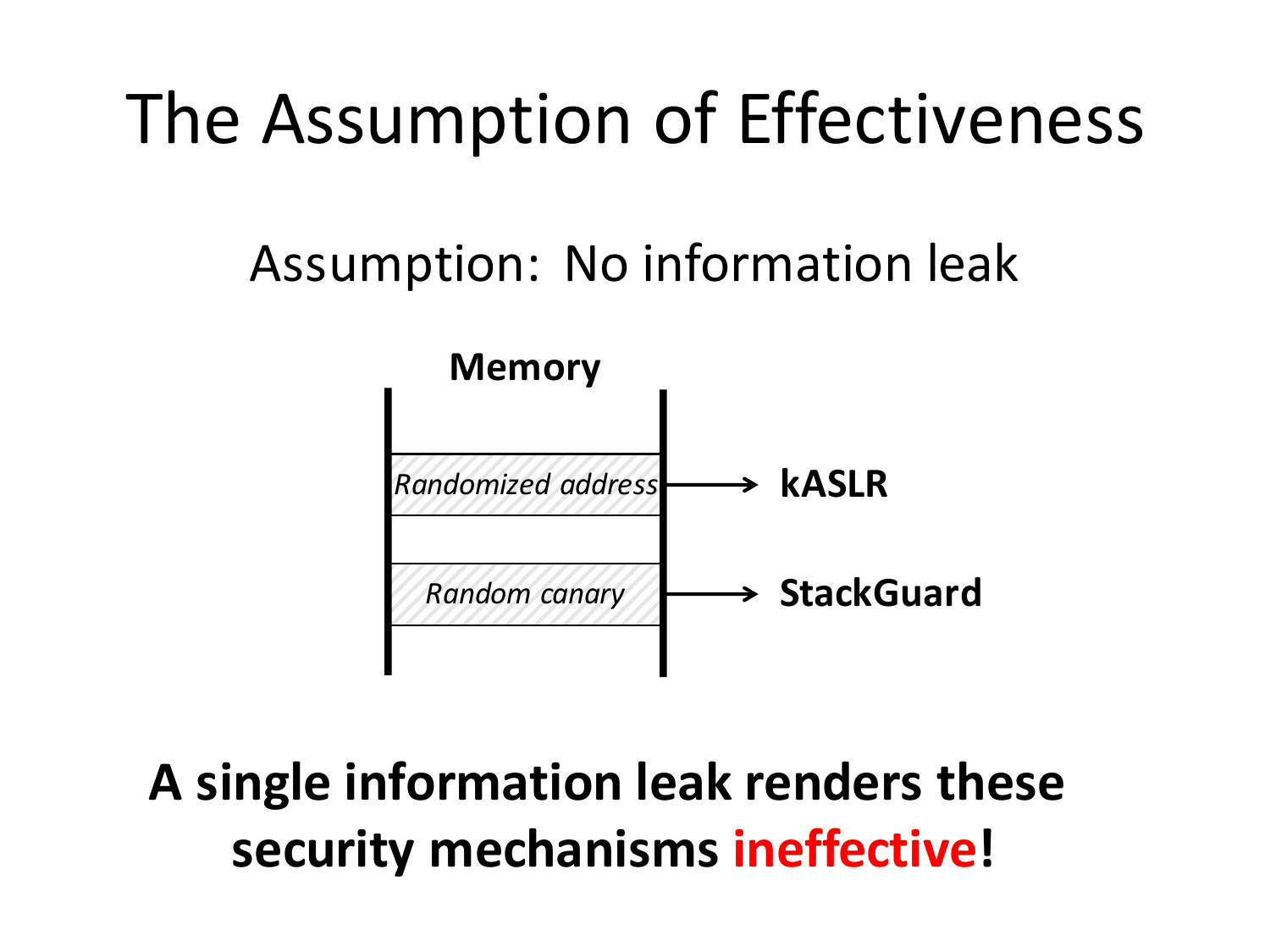# Infoleak in the OS (Linux) Kernel

#### According to the CVE database



#### **These security mechanisms are often bypassed in reality** Sensitive data (e.g., cryptographic keys) can also be leaked.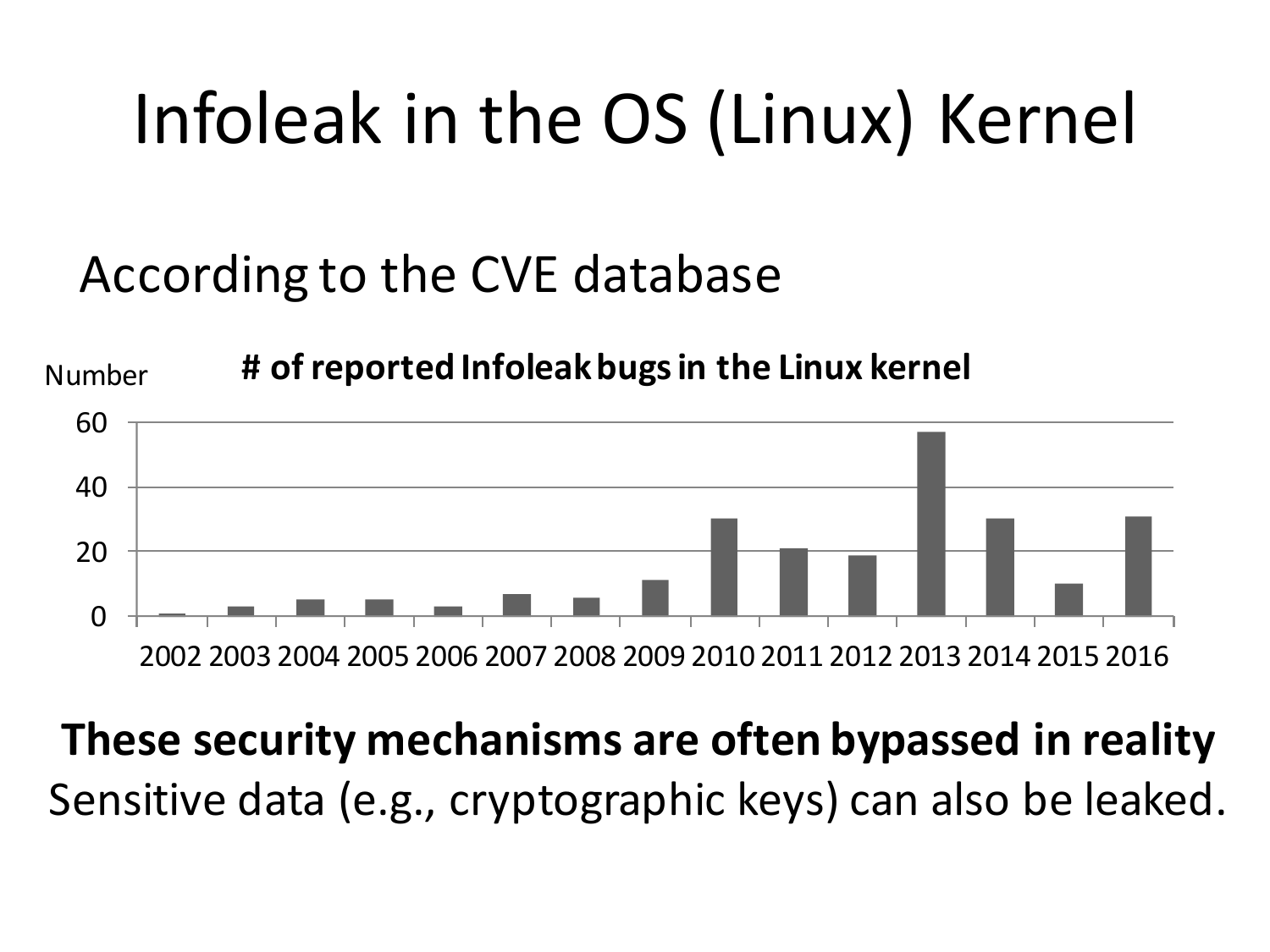# Our research aims to eliminate information leaks in OS kernels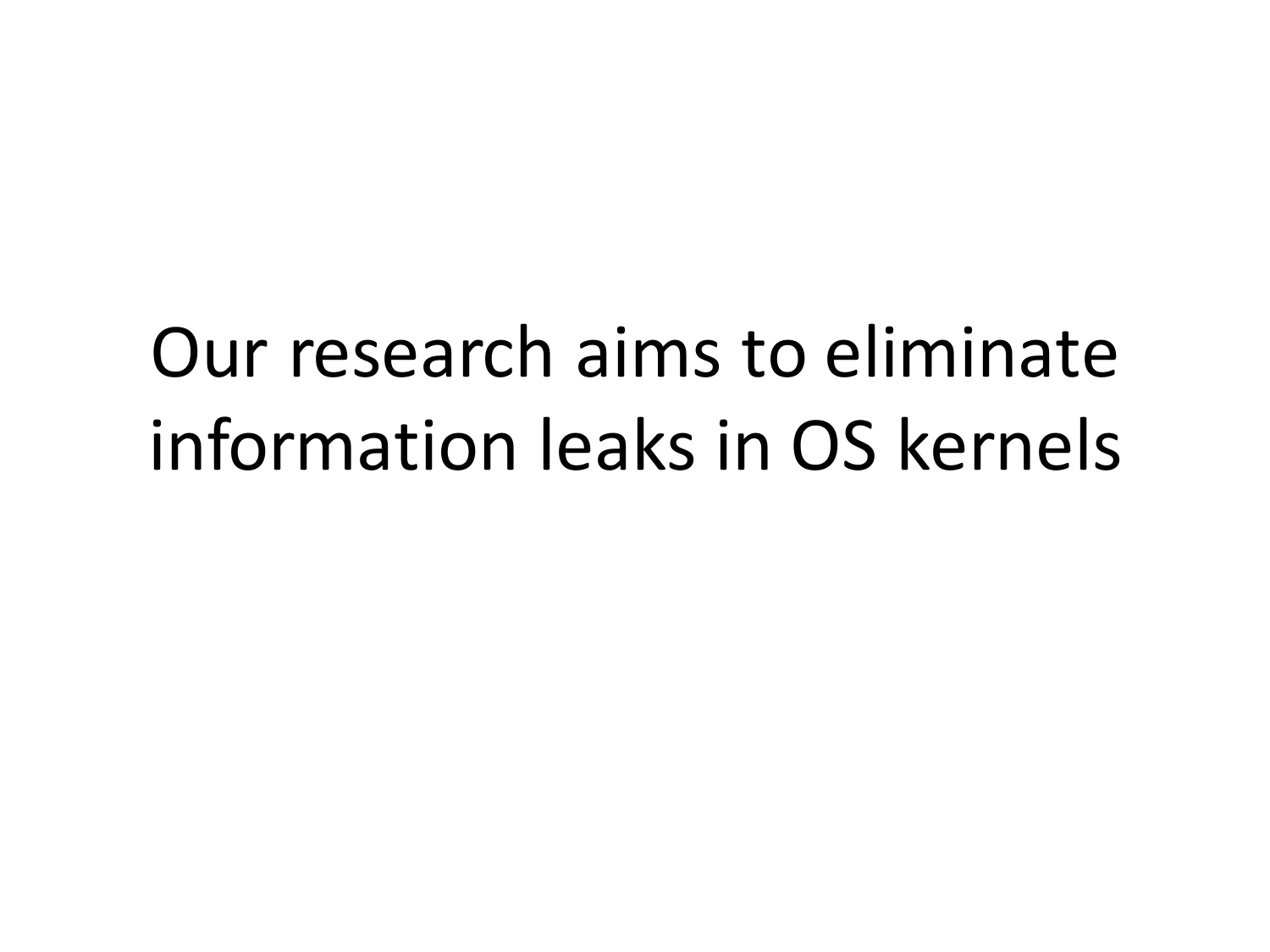## Causes of Infoleaks

- **Uninitialized data read**: Reading data before initialization, which may contain uncleared sensitive data
- **Out-of-bound read**: Reading across object boundaries
- Use-after-free: Using freed pointer/size that can be attacker controlled
- Others: Missing permission check, race condition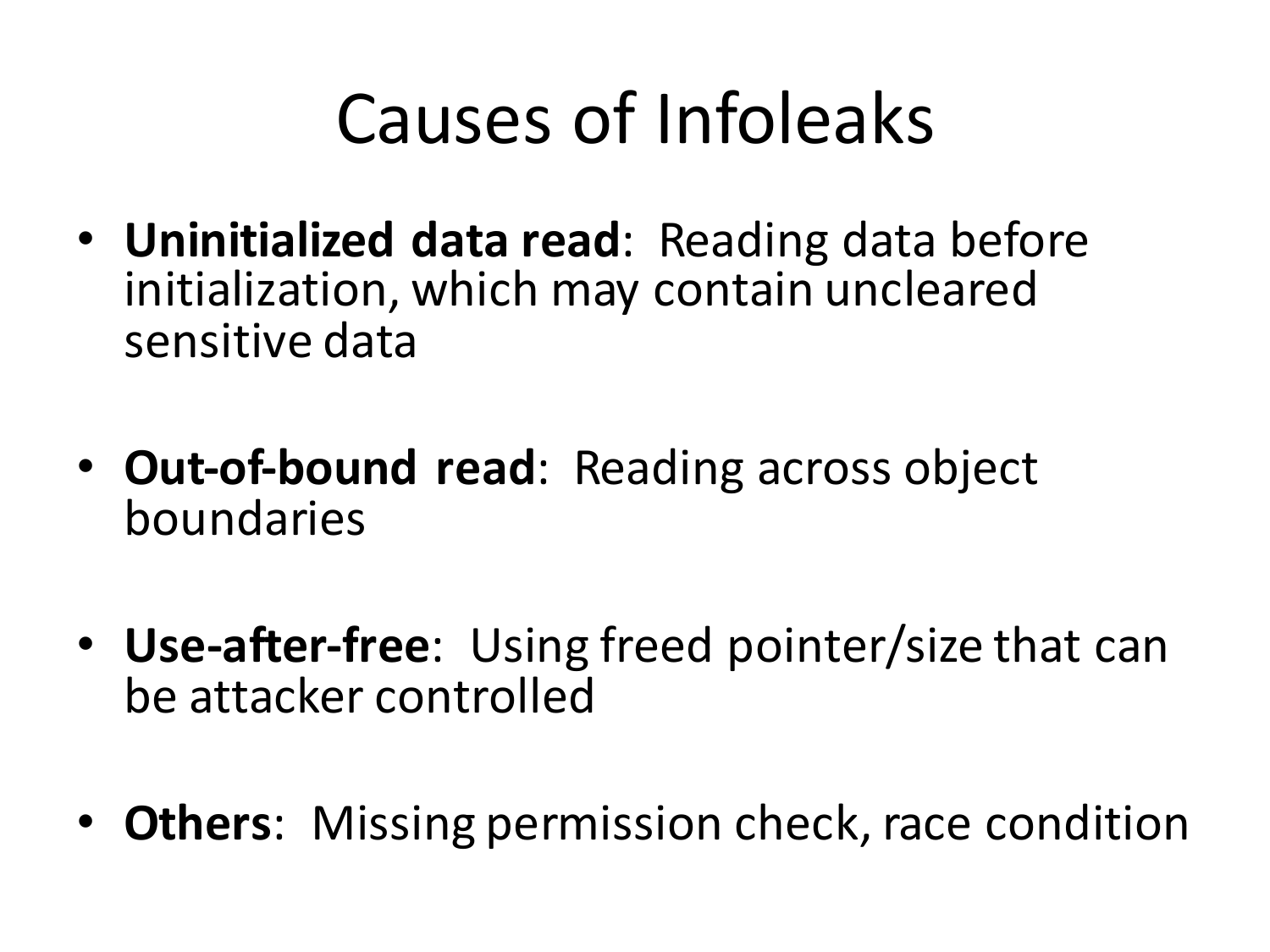

#### Memory safety

Similarly, Chen et al. [APSys'11] showed 76% infoleaks (Jan. 2010 -Mar. 2011) are caused by uninitialized data reads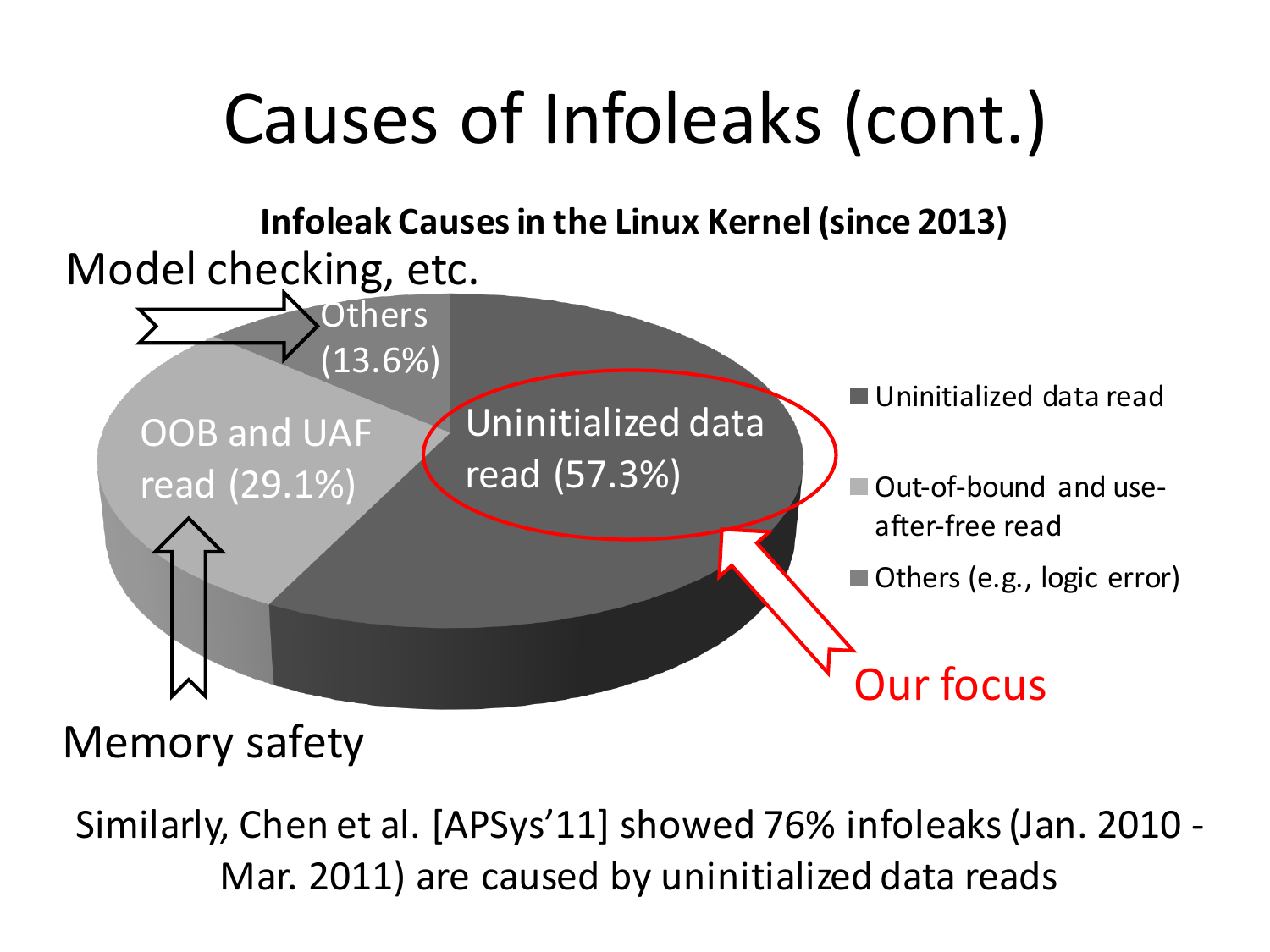#### From Uninitialized Data Read to Leak

- 1. Deallocated memory is not cleared by default.
- 2. Allocated memory is not initialized by default.
- 3. Reading the uninitialized memory  $\rightarrow$  **leak.**



Object B;

"*sensitive*" 

leaked!

User A allocates User A deallocates object A and object A; writes "sensitive" "sensitive" is not in to it cleared User B allocates object B without Initialization; "*sensitive*" kept User B reads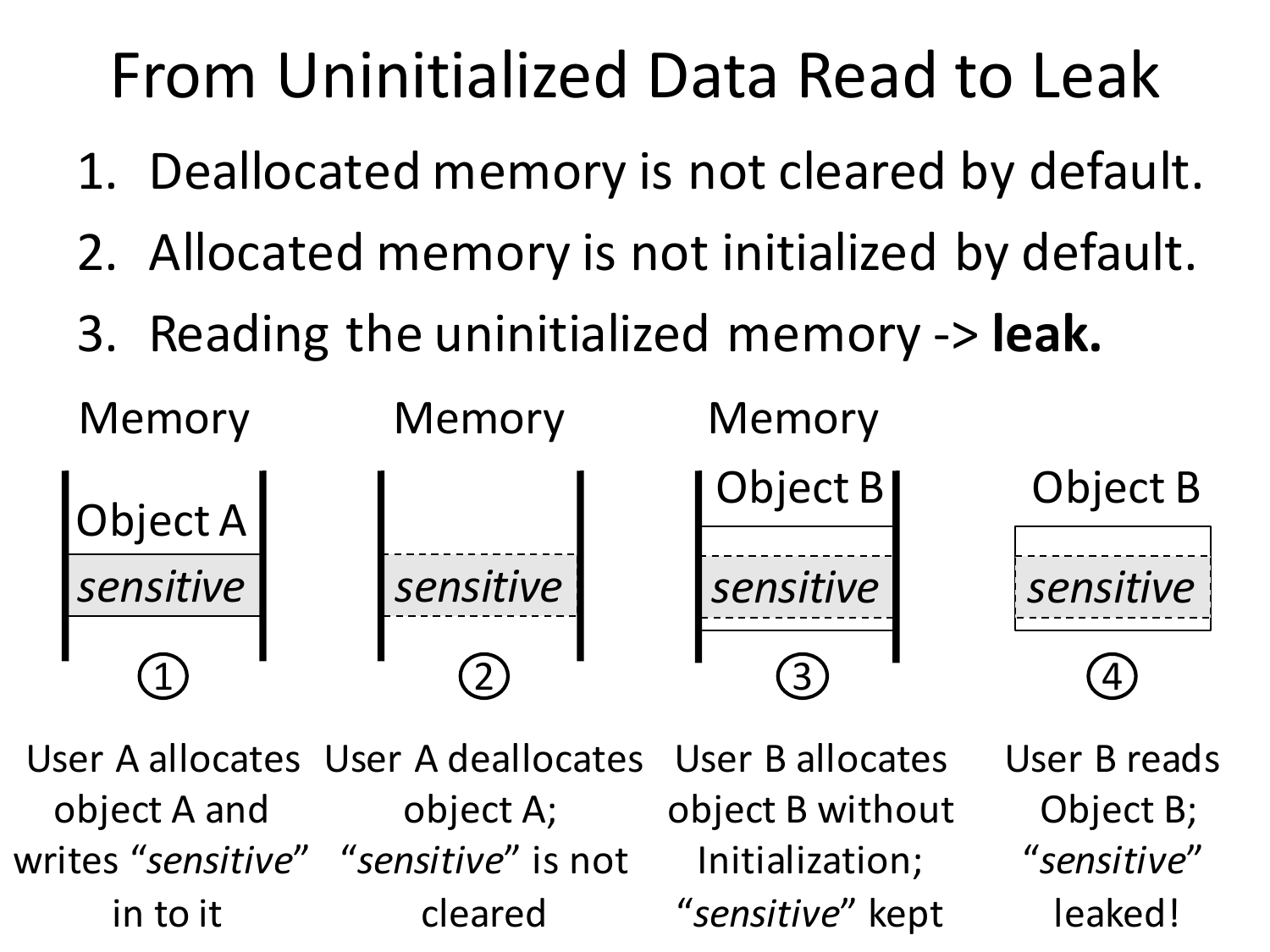#### Troublemaker: Developer

Missing element initialization: Blame the developer.  $\odot$ 

- Difficult to avoid, e.g.,
	- Data structure definition and object initialization may be implemented by different developers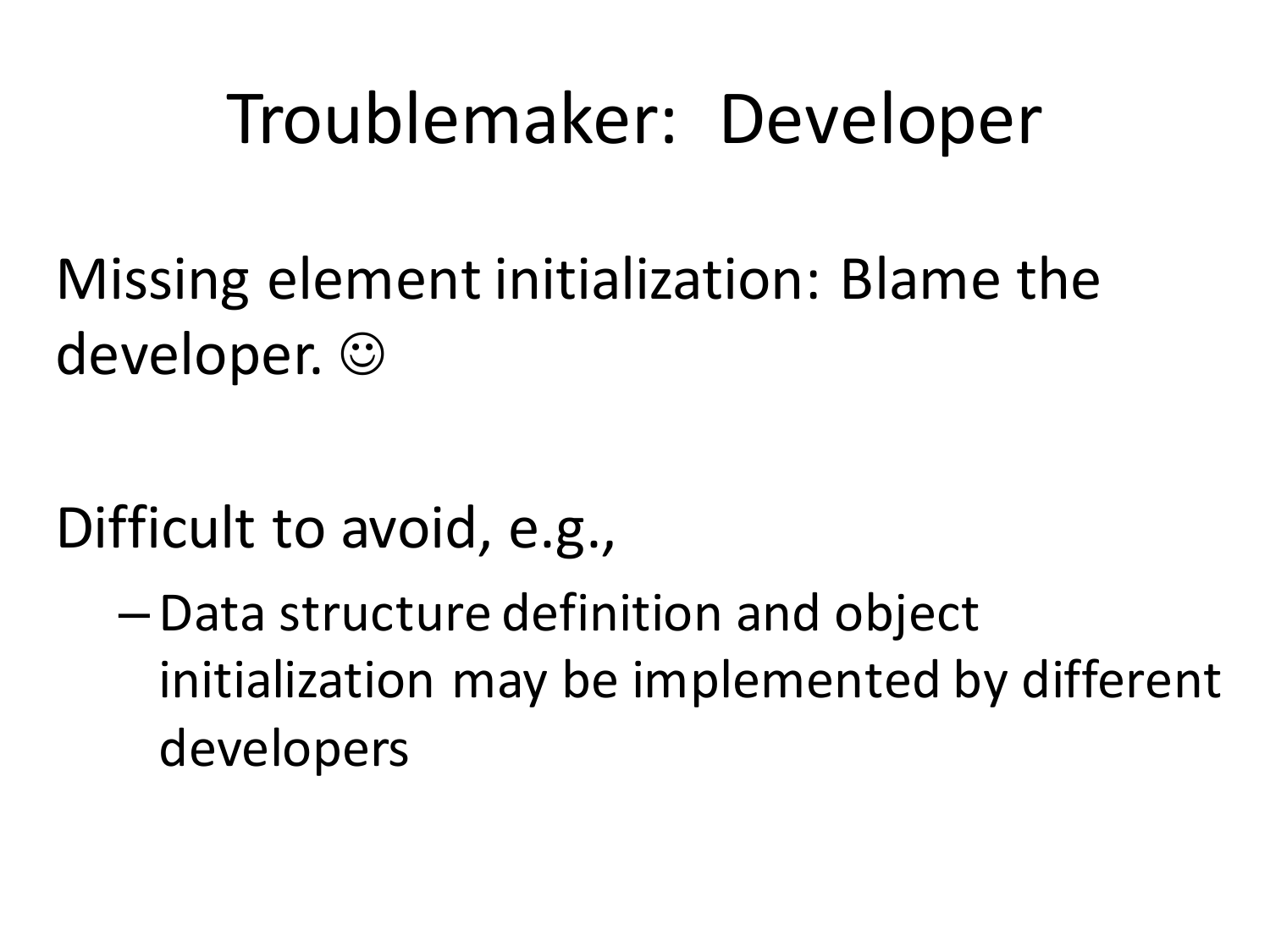## Troublemaker: Compiler

#### Data structure padding: A fundamental feature improving CPU efficiency

```
struct usbdevfs_connectinfo {
unsigned int devnum;
unsigned char slow;
/* 3-bytes padding */};
```
/\* both fields (5 bytes) are initialized  $*/$ struct usbdevfs connectinfo ci =  $\{$  $dev$ -devnum = ps->dev->devnum,  $s$ .slow =  $ps$ ->dev->speed == USB\_SPEED\_LOW }; /\* leaking 3-byte uninitialized padding

sizeof(ci) =  $8*/$ copy to user(arg, &ci, sizeof(ci));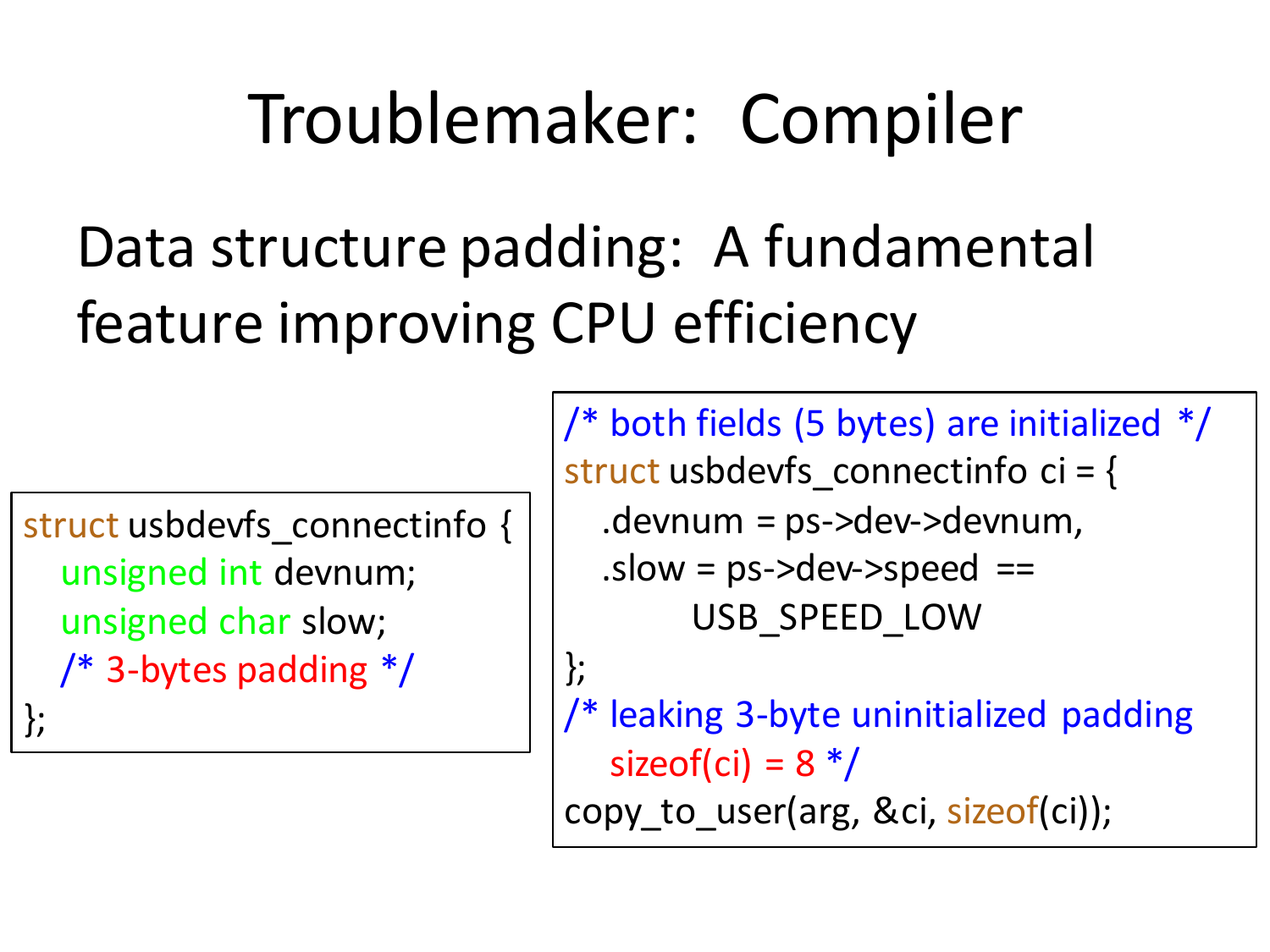## C Specifications (C11)

#### *Chapter §6.2.6.1/6*

"When a value is stored in an object of structure or union type, including in a member object, the bytes of the object representation that correspond to any padding bytes take unspecified values."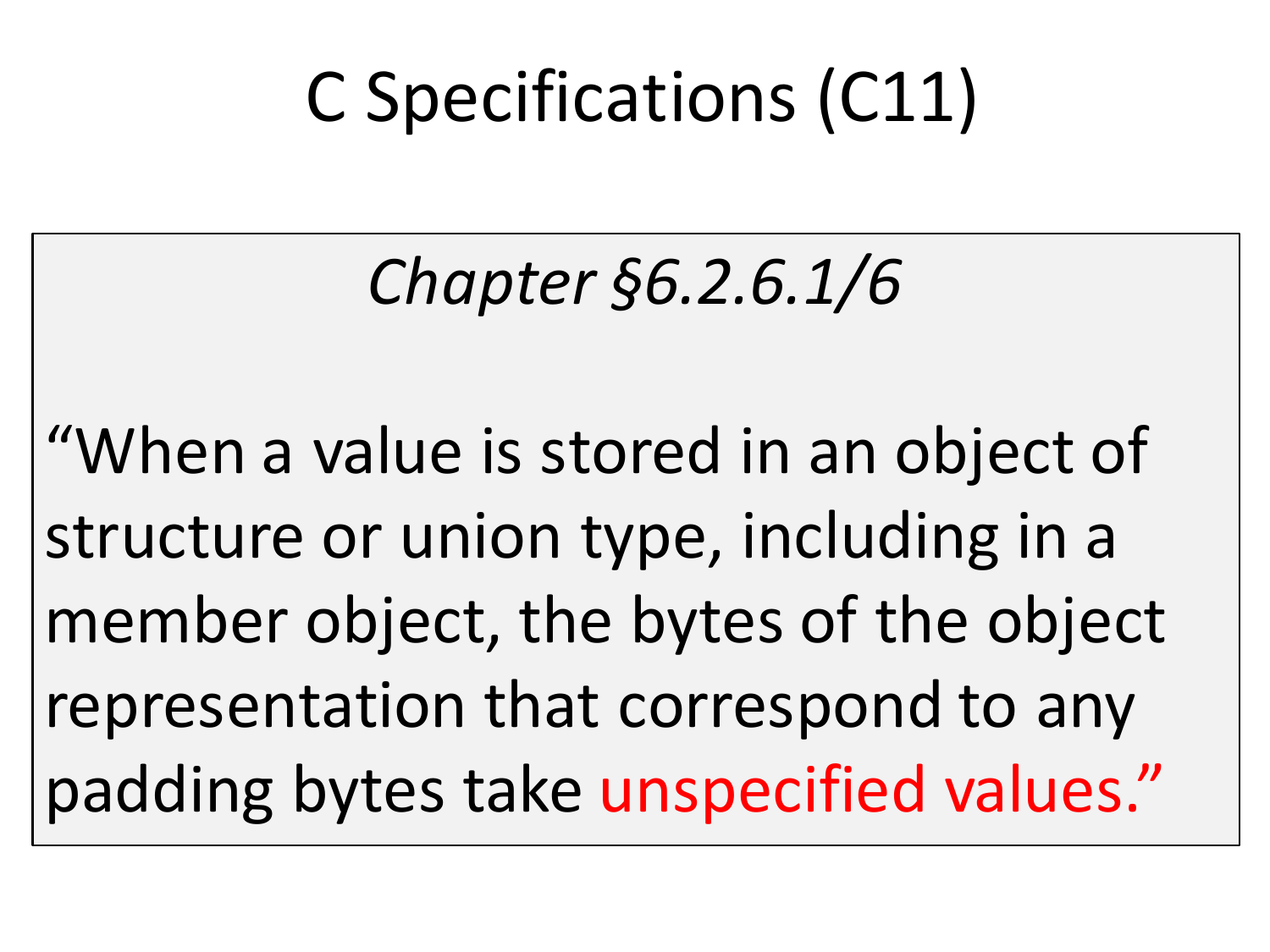#### Responses from the Linux Community

|                    | Are you sure about that?                                                                                                                                                                                 |
|--------------------|----------------------------------------------------------------------------------------------------------------------------------------------------------------------------------------------------------|
| Doubted            | Everyone always said that GCC would zero the padding.                                                                                                                                                    |
|                    | Have you tested this?                                                                                                                                                                                    |
|                    | then I really do expect that 'x' will be fully initialized, because I<br>damn well assigned the whole structure.                                                                                         |
|                    |                                                                                                                                                                                                          |
| Confirmed          | <b>Kees Cook:</b><br>The latter leaves the padding uninitialized                                                                                                                                         |
|                    | I did exactly this and indeed if the struct is small enough gcc will<br><b>Willy Tarreau:</b><br>copy individual fields and leave padding untouched.                                                     |
|                    |                                                                                                                                                                                                          |
| <b>Blamed GCC</b>  | because if the compiler guy tells you that the padding may be<br>uninitialized in the resulting 'x', then that compiler is a security<br>hazard and there is no way we will ever fix that in the kernel. |
|                    | It sounds like gcc does something bad.                                                                                                                                                                   |
|                    |                                                                                                                                                                                                          |
| Agreed<br>solution | I wonder if we could ask the gcc people for a flag that guarantees<br>Linus Torvalds:<br>proper initialization of structures?                                                                            |
|                    | <b>Ben Hutchings:</b><br>I would prefer to have the compiler guarantee                                                                                                                                   |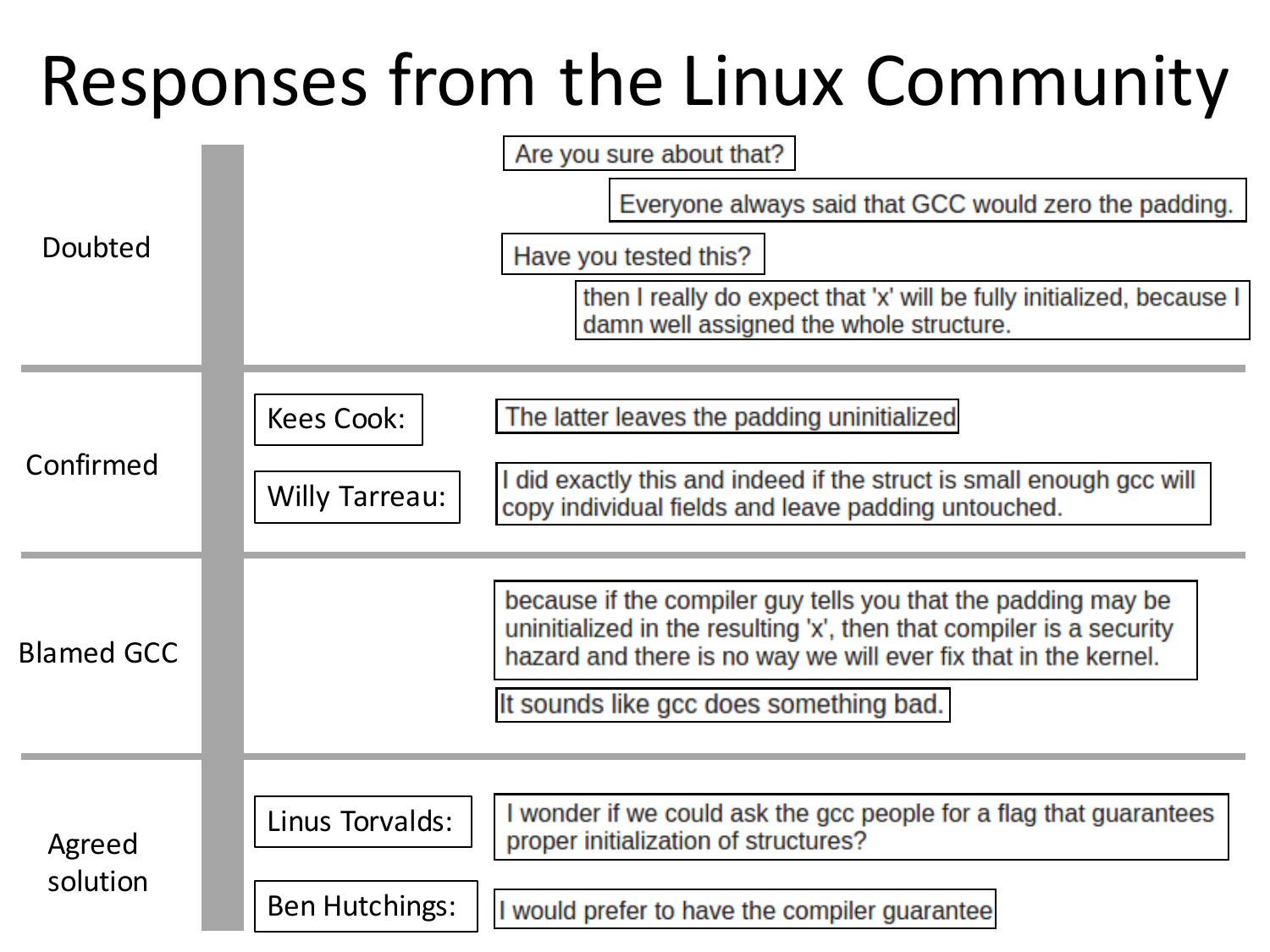## Detecting/Preventing Uninitialized Data Leaks

The *-Wuninitialized* option of compilers? Simply initialize all allocations?

Our **UniSan** approach: 

- 1) Conservatively identify unsafe allocations (i.e., with potential leaks) via static program analysis
- 2) Instrument the code to initialize only unsafe allocations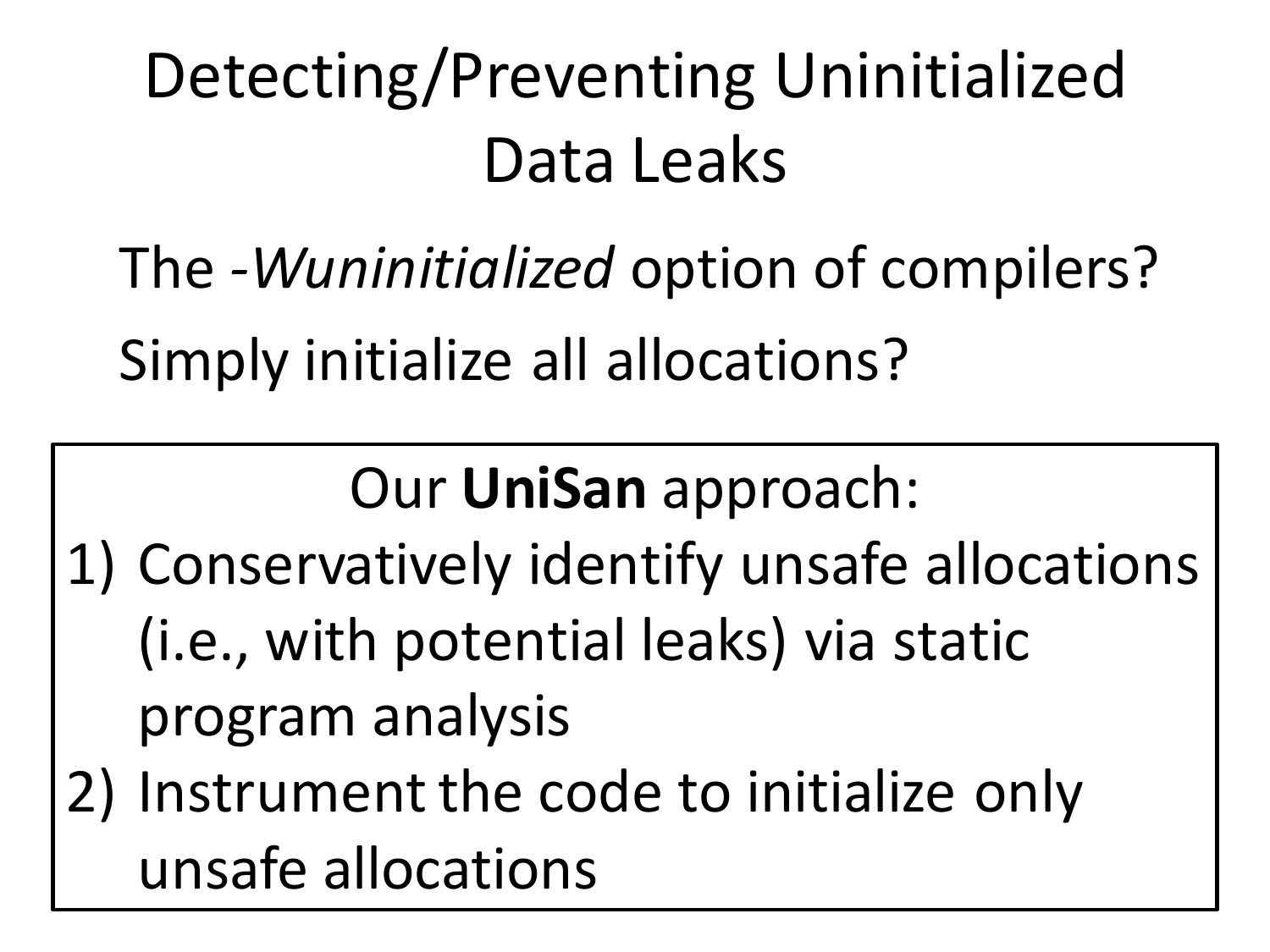## Detecting Unsafe Allocations

Integrating byte-level and flow-, context-, and field-sensitive reachability and initialization analyses

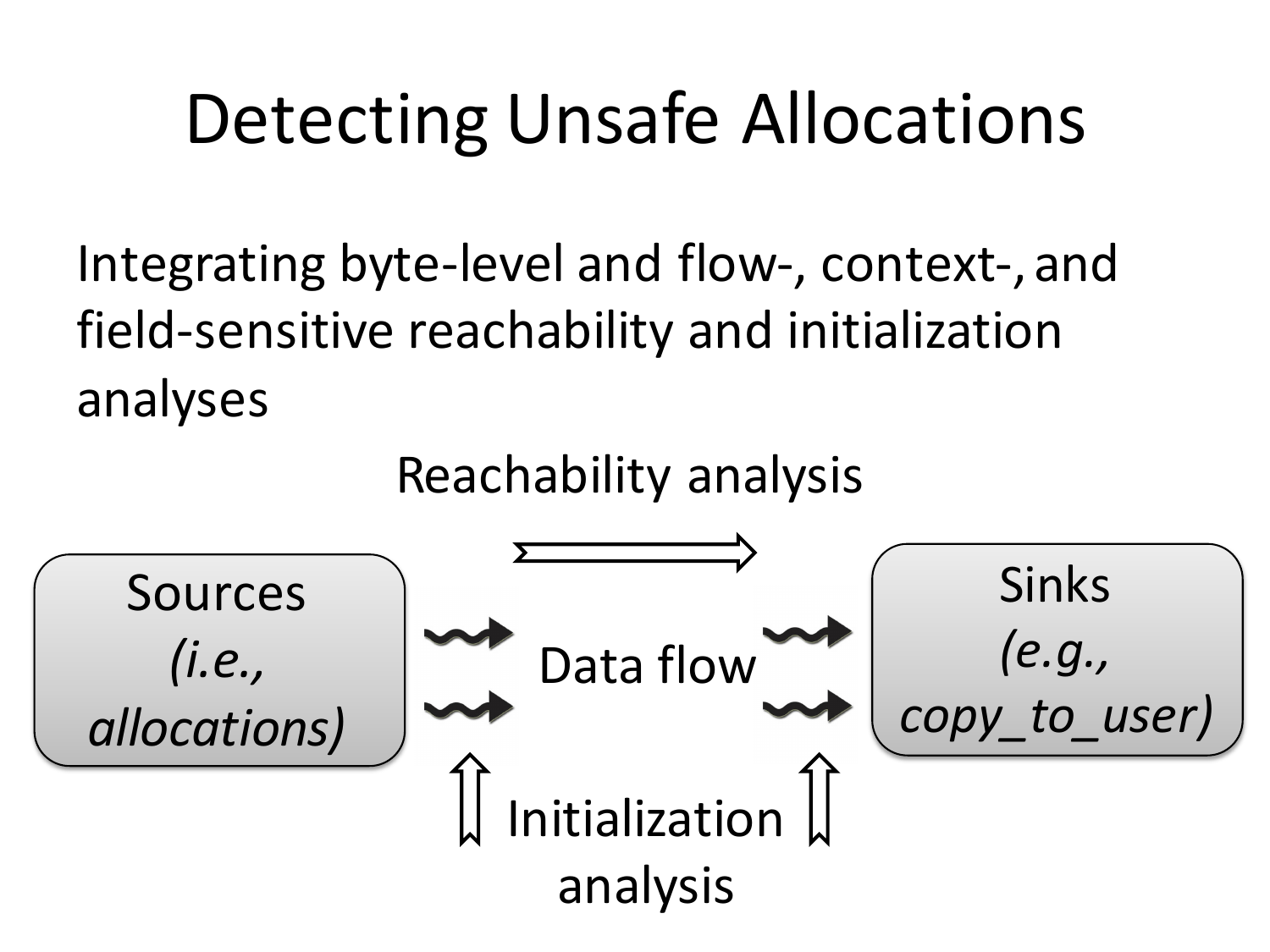# Main Challenges in UniSan

• Sink definition

– General rules

• Global call-graph construction

 $-$  Type analysis for indirect calls

• Byte-level tracking

–Offset-based analysis, "GetElementPtr"

#### **Be conservative!** Assume it is unsafe for special cases!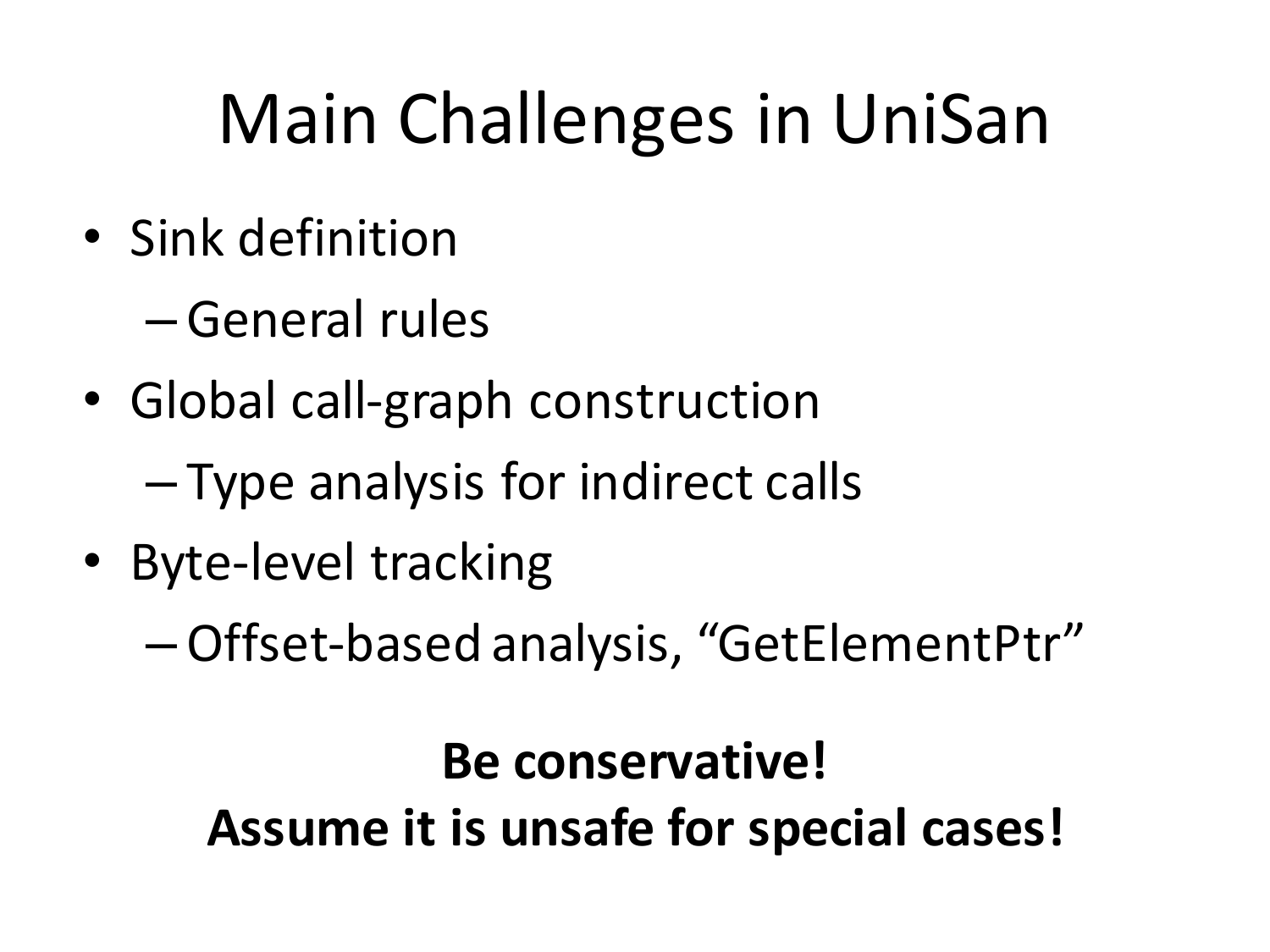#### Instrumentation

Zero-initializations for unsafe allocations:

- –Stack: Assigning zero or using *memset*
- –Heap: Adding the \_\_GFP\_ZERO flag to *kmalloc*
- Instrumentations are semantic preserving
	- –Robust
	- –Tolerant of false positives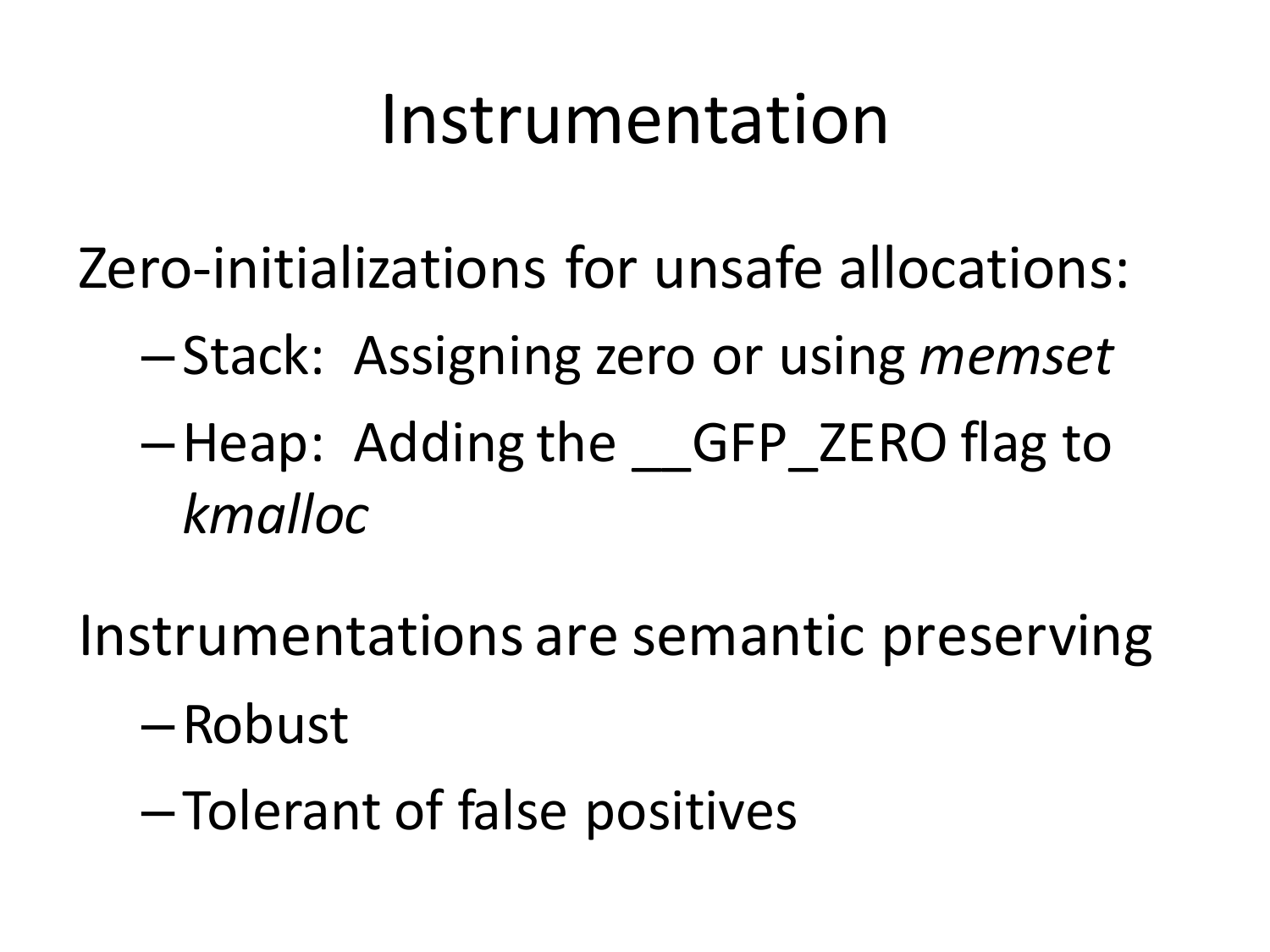## Implementation

- Using LLVM
	- $-$  An analysis pass and an instrumentation pass
- Making kernels compilable with LLVM  $-$  Patches from the LLVMLinux project and Kenali [NDSS'16]
- Optimizing analysis
	- Modeling basic functions

#### **How to use UniSan:**  $\frac{1}{2}$  *unisan @bitcode.list*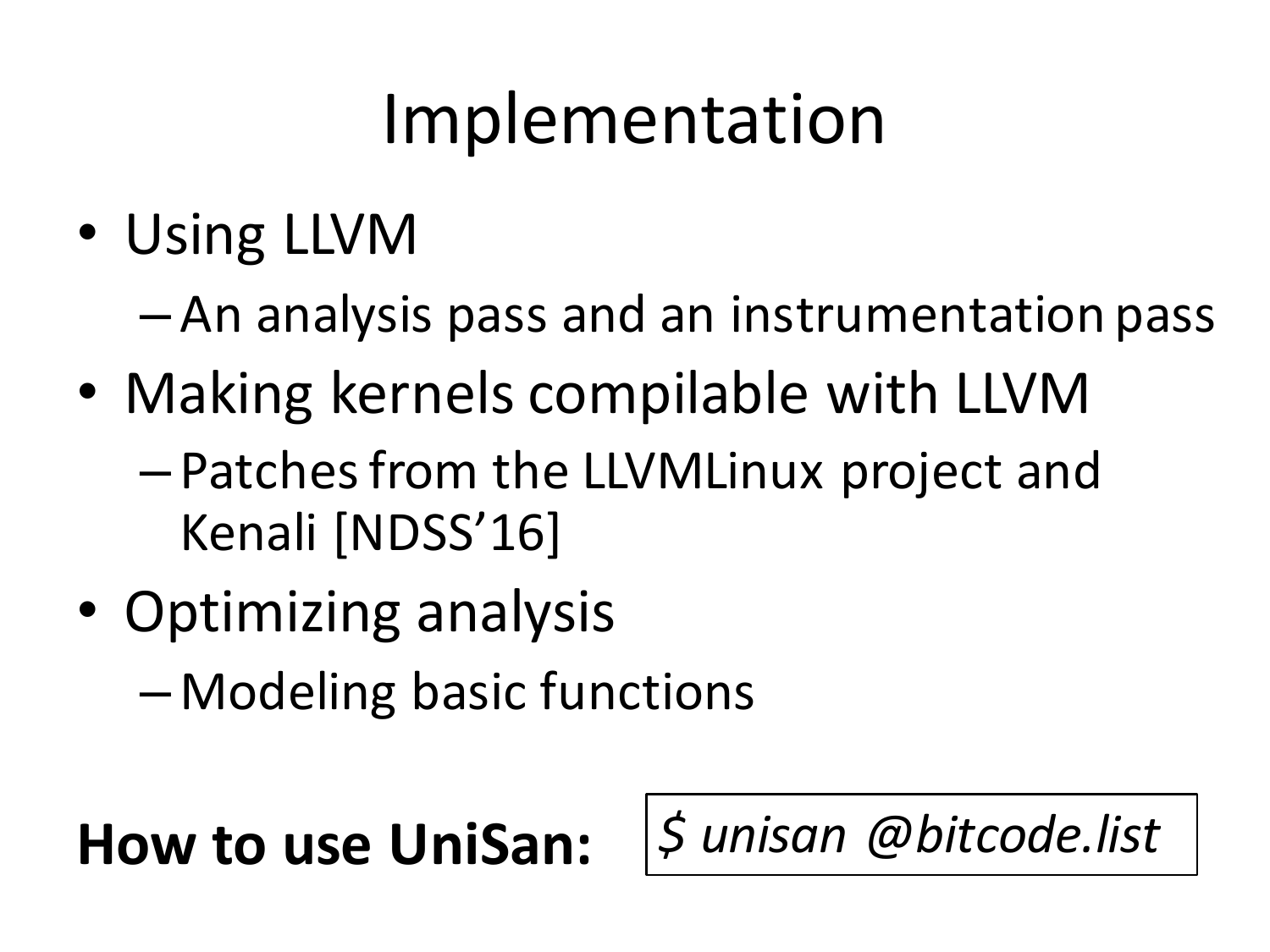## Evaluation

Evaluation goals

- $-$  Accuracy in identifying unsafe allocations
- $-$  Effectiveness in preventing uninitialized data leaks
- $-$  The efficiency of the secured kernels

Platforms

- Latest mainline Linux kernel for x86\_64
- Latest Android kernel for AArch64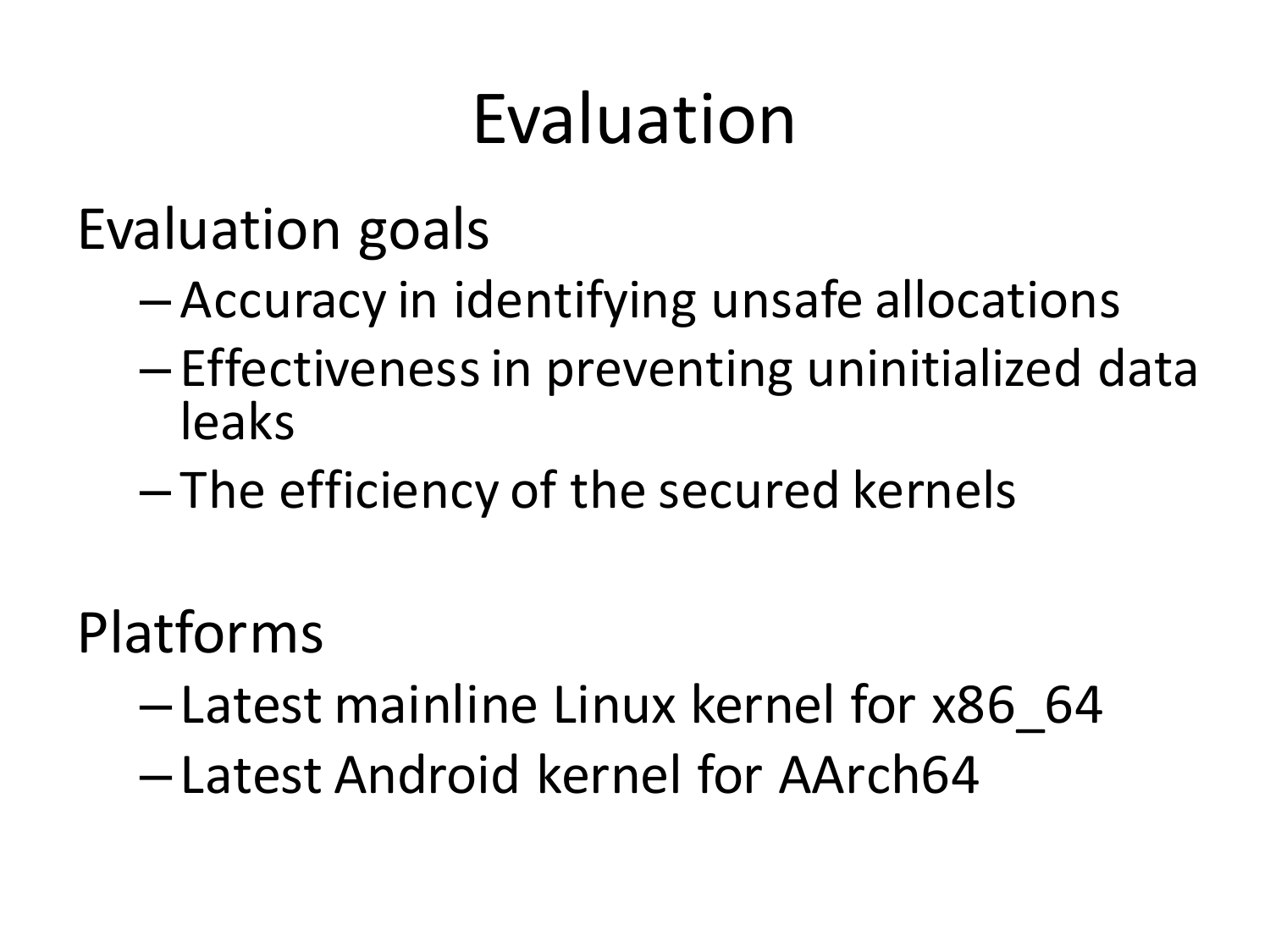#### Evaluation of Accuracy

#### Statistics of various numbers:

#### $-$ Only **10%** of allocations are detected as unsafe.

| <b>Arch</b> |                     |                            |       | Module Alloca Malloc Unsafe Unsafe Percent<br>Alloca Malloc |     |       |
|-------------|---------------------|----------------------------|-------|-------------------------------------------------------------|-----|-------|
|             | X86 64 2,152 17,878 |                            | 2,929 | 1,493                                                       | 386 | 9.0%  |
|             |                     | AArch64 2,030 15,628 3,023 |       | 1,485                                                       | 451 | 10.3% |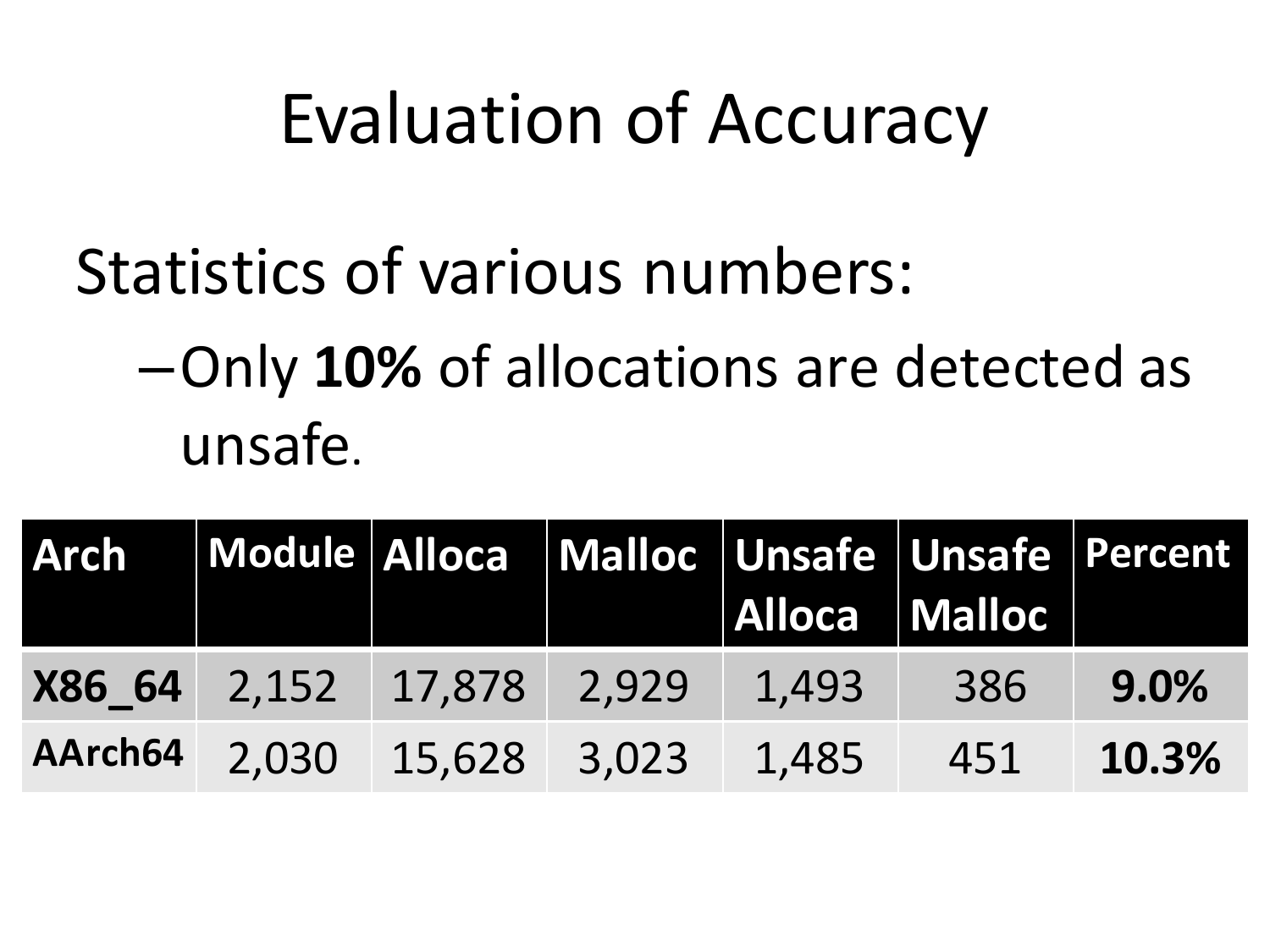#### Evaluation of Effectiveness

Preventing known leaks:

- –Selected 43 recent leaks with CVE#
- –UniSan prevented all of them

Detecting unknown leaks –With manual verification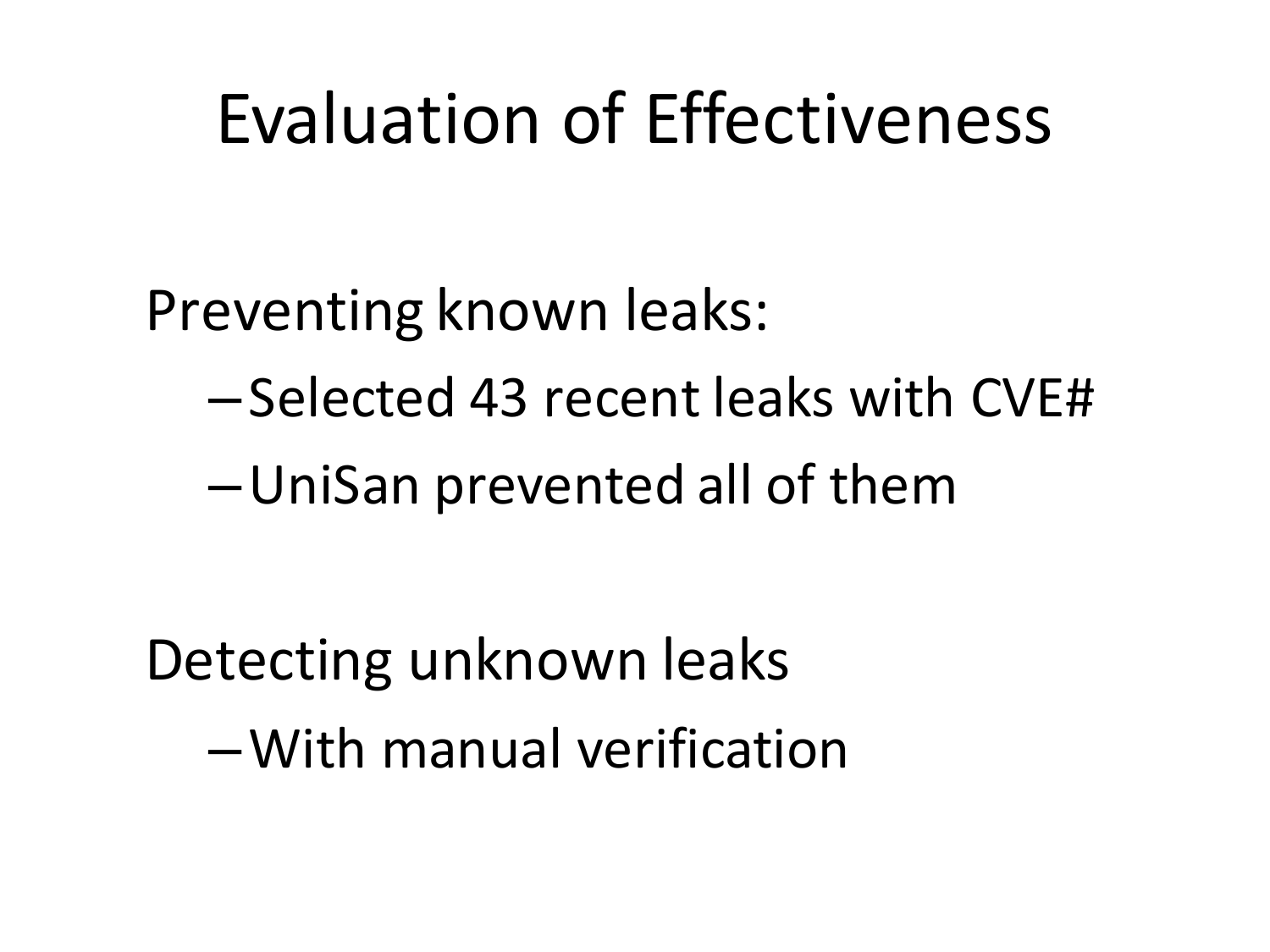#### Confirmed New Infoleaks (Selected)

| File               | <b>Object</b> | Leak<br><b>Bytes</b>          | <b>Cause</b> | <b>CVE</b>             |
|--------------------|---------------|-------------------------------|--------------|------------------------|
| rtnetlink.c        | map           | 4                             | Pad          | CVE-2016-4486          |
| devio.c            | <b>Ci</b>     | 3                             | Pad          | CVE-2016-4482          |
| af IIc.c           | info          | $\mathbf 1$                   | Pad          | CVE-2016-4485          |
| timer.c            | tread         | 8                             | Pad          | CVE-2016-4569          |
| timer.c            | r1            | 8                             | Pad          | CVE-2016-4578          |
| netlinkc           | link info     | 60                            | Dev.         | CVE-2016-5243          |
| media-<br>device.c | u ent         | 192                           | P&D          | AndroidID-<br>28616963 |
| more               | more          | $\bullet$ $\bullet$ $\bullet$ | $\cdots$     | more                   |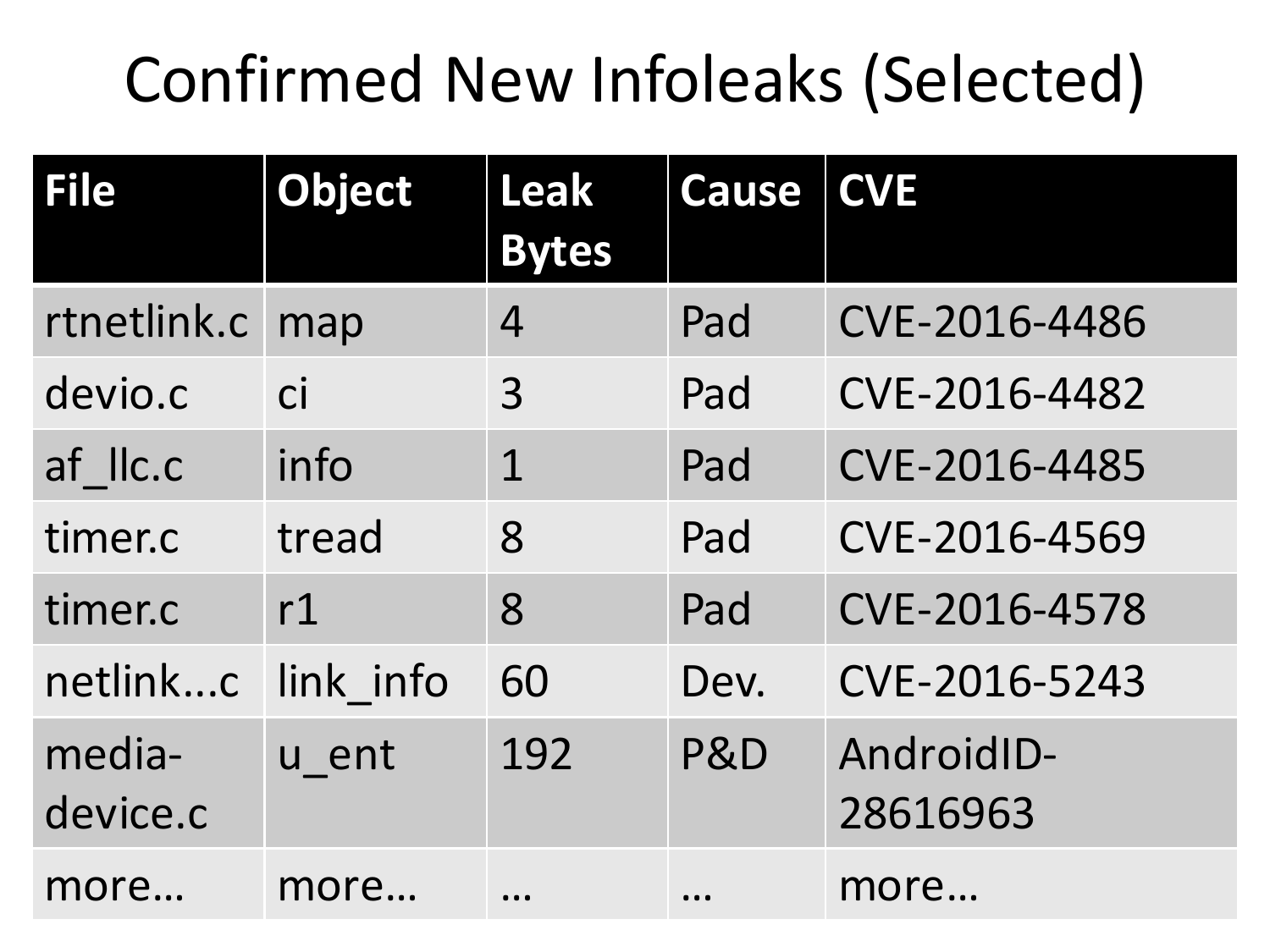## Evaluation of Efficiency

Runtime overhead (geo-mean %)

| <b>Category</b>             | <b>Benchmarks</b> | <b>Blind Mode</b><br>$(x86_64)$ | <b>UniSan</b><br>$(x86_64)$ |
|-----------------------------|-------------------|---------------------------------|-----------------------------|
| <b>System</b><br>operations | LMBench           | 4.74%                           | 1.36%                       |
| <b>Server</b><br>programs   | ApacheBench       | 0.8%                            | $< 0.1\%$                   |
| <b>User</b><br>programs     | <b>SPEC Bench</b> | 1.92%                           | 0.54%                       |

Analyses took less 3 minutes.

Binary size increased <  $0.5\%$ .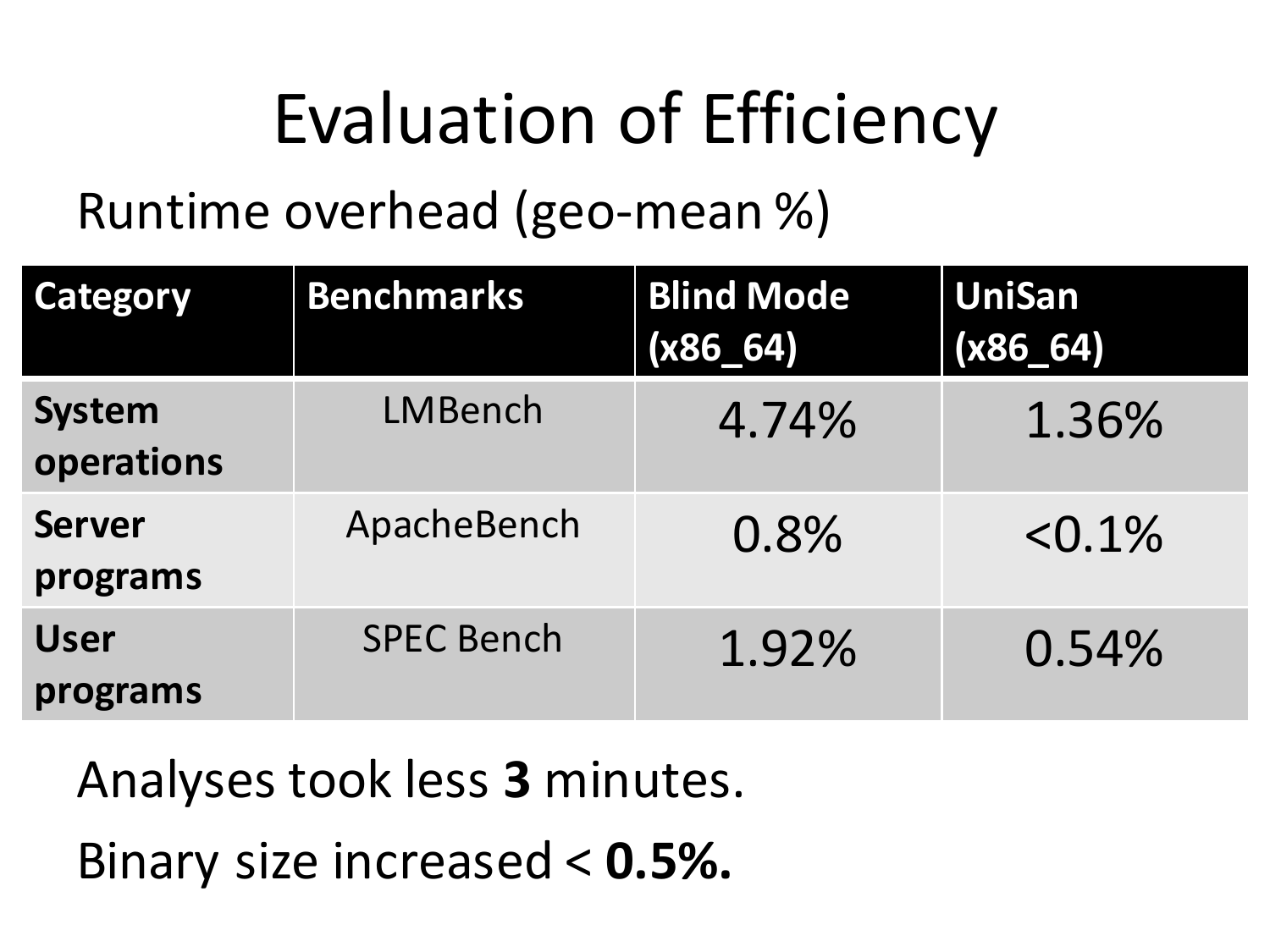## Limitations and Future Work

- Custom heap allocators
	- Require annotations
- Close-sourced modules – Not supported
- Other uninitialized uses, e.g., uninitialized pointer dereference
- GCC support (in progress)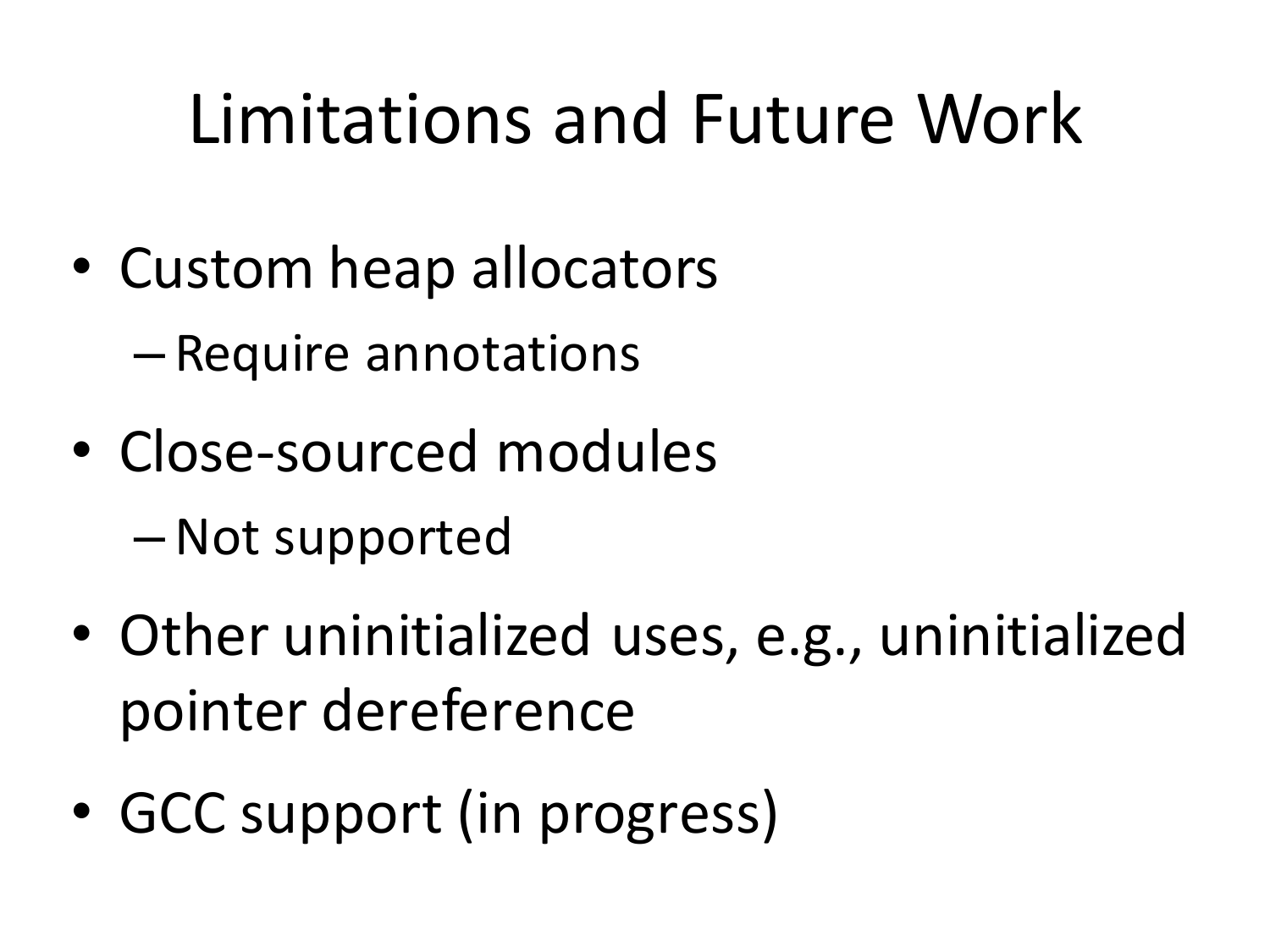## Conclusions

- Information leaks are common in OS kernels.
- Uninitialized read is the dominant cause.
- Developers are not always to blame compilers may also introduce security problems.
- UniSan eliminates all uninitialized data leaks.